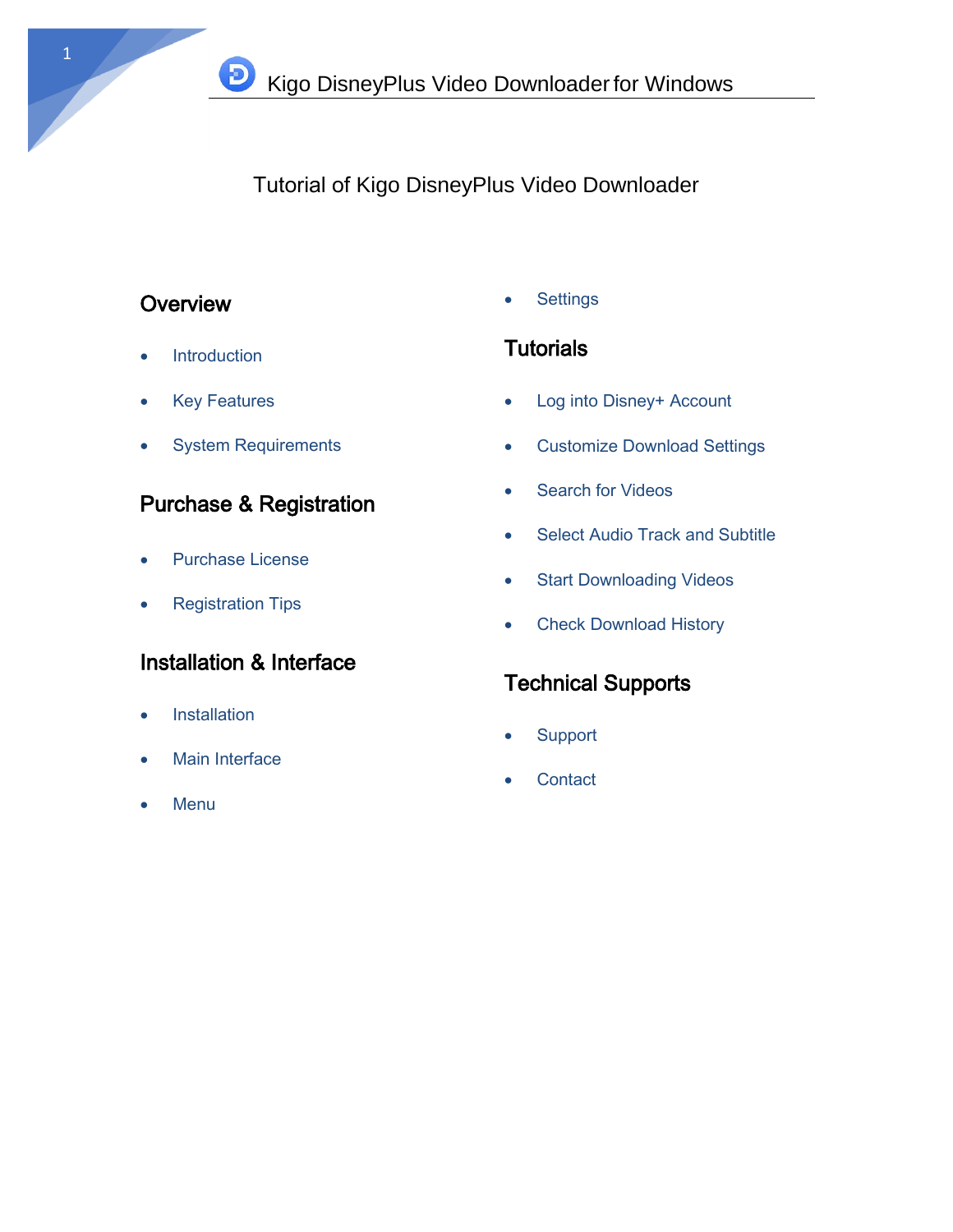## **Overview**

- **Introduction**
- Key Features
- System Requirements

#### **Introduction**

Thank you for using Kigo DisneyPlus Video Downloader for Windows!

Kigo DisneyPlus Video Downloader for Windows is a professional video downloading tool that offers enough horsepower to download DisneyPlus videos. With this DisneyPlus Video Downloader, you can download any movies and TV shows from DisneyPlus to your computer running Windows 11/10/8/8.1/7. Furthermore, the best part is that the program supports to download videos in HD quality with audio track and subtitles kept. That means you can freely switch among those languages as needed and get the same watching experience as DisneyPlus Videos provides.

#### Key Features

- Support downloading HD DisneyPlus videos.
- Keep multi-language subtitles & audio tracks.
- Support AD track kept.
- User-friendly and intuitive interface, easy-to-use.
- No need to install DisneyPlus Video app.

#### System Requirements

- Windows 7, 8, 8.1, 10, 11 (32 bits & 64 bits)
- 1GHz processor or above
- 512 megabytes (MB) or higher RAM
- 1024\*768 resolution display or higher Monitor
- 1GB of available hard-disk space or higher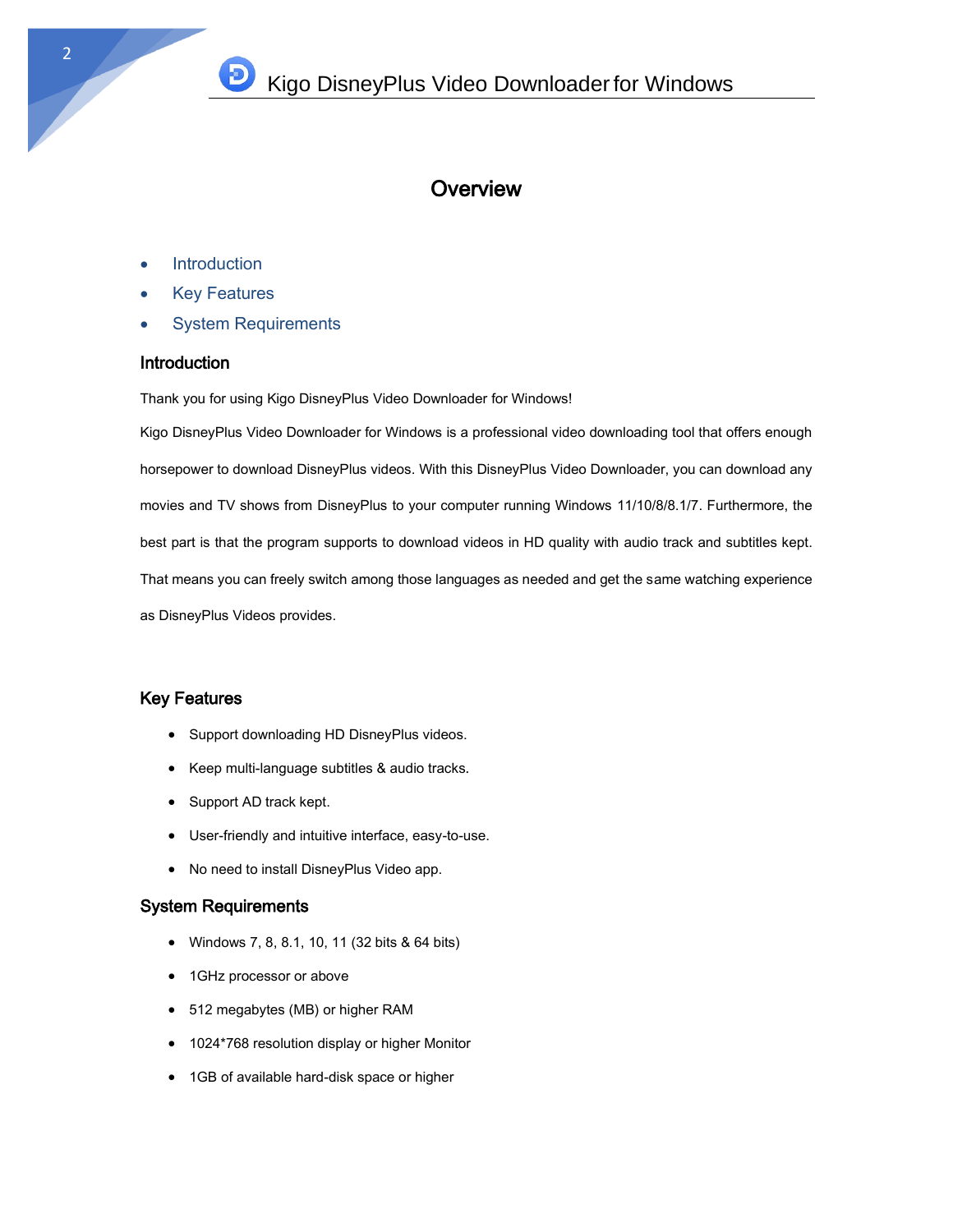## Purchase & Registration

- Purchase Kigo DisneyPlus Video Downloader for Windows
- Register Kigo DisneyPlus Video Downloader for Windows

#### Purchase Kigo DisneyPlus Video Downloader for Windows

Kigo DisneyPlus Video Downloader offers three subscription plans: Monthly, Yearly, and Lifetime plans.

Quick Link: To purchase a license key for Kigo DisneyPlus Video Downloader for Windows, please visit [here.](https://www.kigo-video-converter.com/disneyplus-video-downloader/order.html)

#### 1. Why should I buy Kigo DisneyPlus Video Downloader for Windows?

Kigo DisneyPlus Video Downloader is a shareware, and the trial version only allows you to download the first 5 minutes of each video in HD quality. To get the full video, please purchase a license. After the purchase, you will be provided with your Registration Email and Registration key which will unlock the trial version limitation.

#### 2. What Benefits do we have after Registration?

- Unlimited use during the subscription period without any function restrictions.
- Lifetime FREE upgrades to the latest versions of the same product.
- Lifetime FREE technical support.

#### Register Kigo DisneyPlus Video Downloader for Windows

Step 1: Run Kigo DisneyPlus Video Downloader on PC. First you should click the Menu icon  $\equiv$  or the Key icon on the upper right, and then select Register option to register your program.

Step 2: Please fill in the blanks with the Registration Email and Registration Code. You can use keyboard shortcuts to copy (Ctrl+C) and paste (Ctrl+V) your license in the registration window.

| <b>Register</b>     | ×                                                                     |
|---------------------|-----------------------------------------------------------------------|
| registered version. | Please enter the registration information to upgrade trial version to |
| E-Mail:             | œ                                                                     |
| Code:               | n                                                                     |
| <b>Buy Now</b>      | OK<br>Cancel                                                          |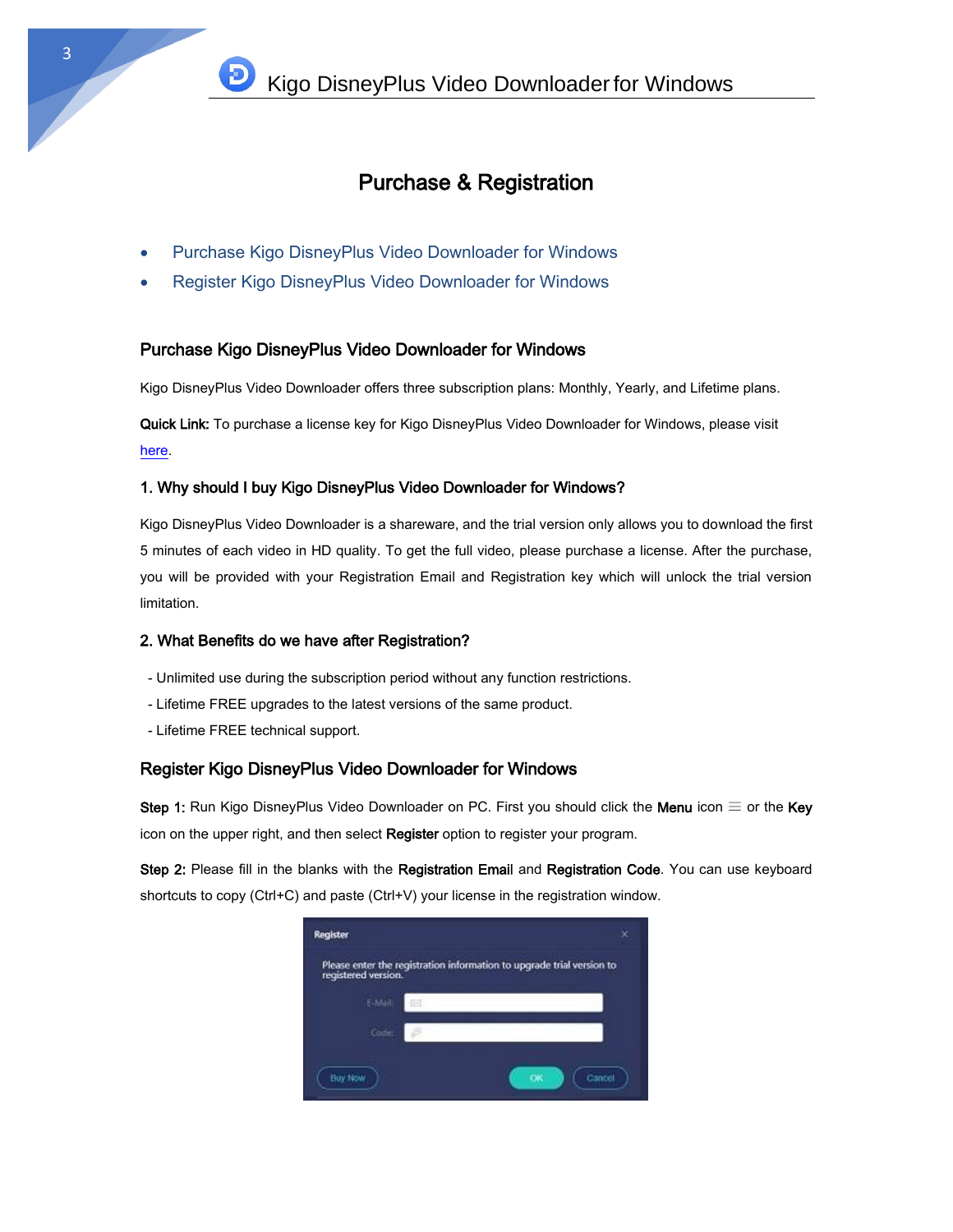Step 3: After finishing the Registration, the limitation of the trial version will be removed.



#### Notice:

 $\mathbf{D}$ 

1. Your computer should be connected with the Internet.

2. Make sure both the Registration Email and Registration key are provided by our company after you pay the registration fee. If you have not paid, please click Buy Now t[o purchase.](https://www.kigo-video-converter.com/disneyplus-video-downloader/order.html)

3. Please make sure Registration Email and Registration key you entered are both completely and correctly, if not, an error message will pop up.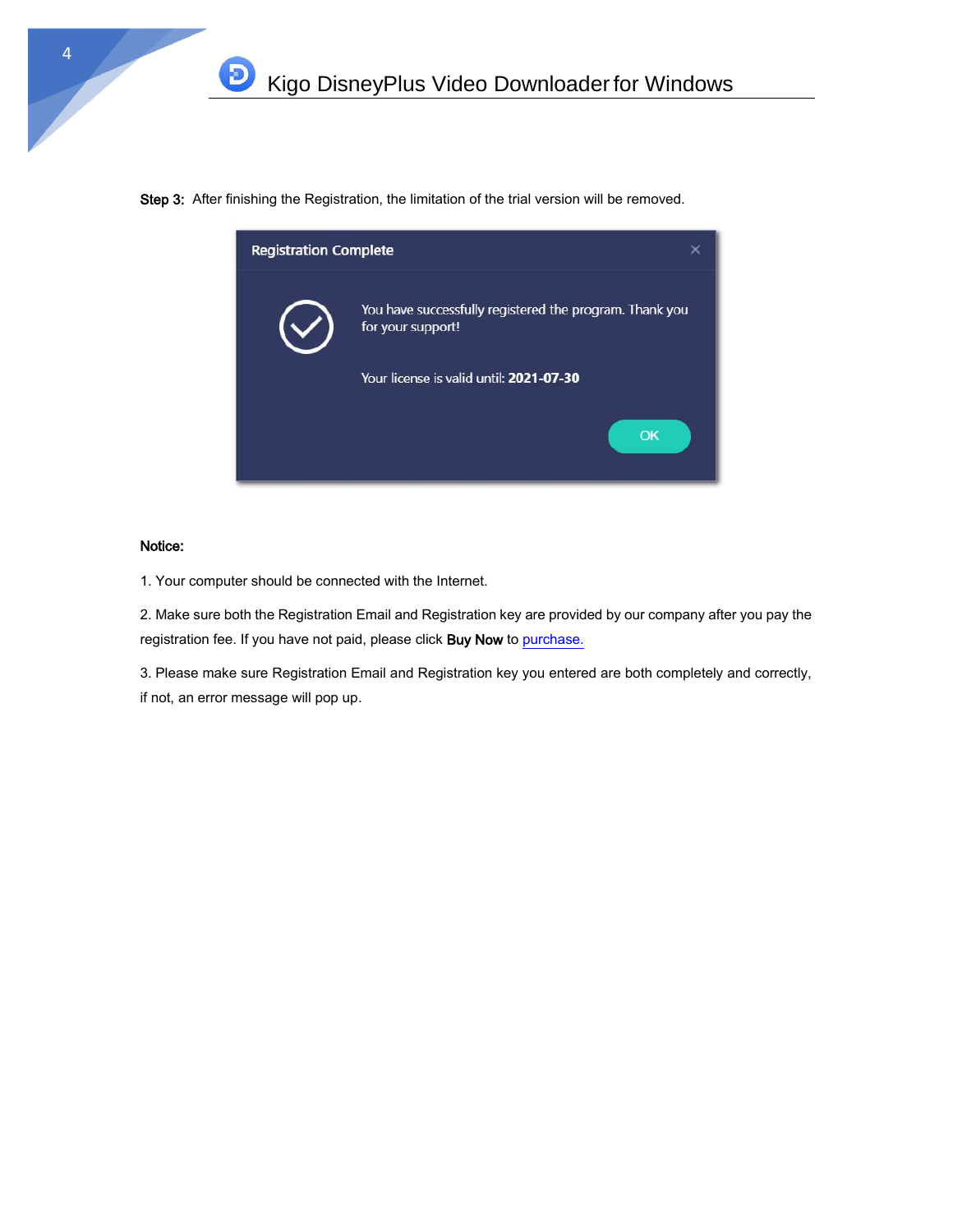# **Installation & Interface**

- **•** Installation
- Main Interface

D)

- Menu
- **•** Settings

### **Installation**

To install the program, please follow the instructions below step by step:

1. Download and install Kigo DisneyPlus Video Downloader for Windows from [Download Center.](https://www.kigo-video-converter.com/downloads.html)

2. Double click the installation package of Kigo DisneyPlus Video Downloader for Windows to start installing the program on your computer.

3. Follow the instructions to finish the installation.

Note: You can customize the output path for the program as well as create a desktop shortcut icon for convenience during the installation.

### Main Interface

Launch Kigo DisneyPlus Video Downloader for Windows and you will see the main interface as below:

| <b>kigo</b><br>DisnyPlus Video Downloader | $\lceil \cdot \rceil$<br>Download                         | Library<br>╘╤╛                                                    |   | $P$ $Q$ $\equiv$ $ \Box$ $X$ |
|-------------------------------------------|-----------------------------------------------------------|-------------------------------------------------------------------|---|------------------------------|
|                                           | Kigo DisneyPlus Video Downloader                          |                                                                   |   |                              |
|                                           | Paste video URL here or search<br>Search video by name or | copy link and paste it above                                      | o |                              |
|                                           | Disney+<br>000<br>$\rightarrow$<br>$\leftarrow$<br>G      | $\times$<br>$+$<br>https://www.disneyplus.com/video/42c119classia |   |                              |
|                                           |                                                           |                                                                   |   | PRIVACY POLICY               |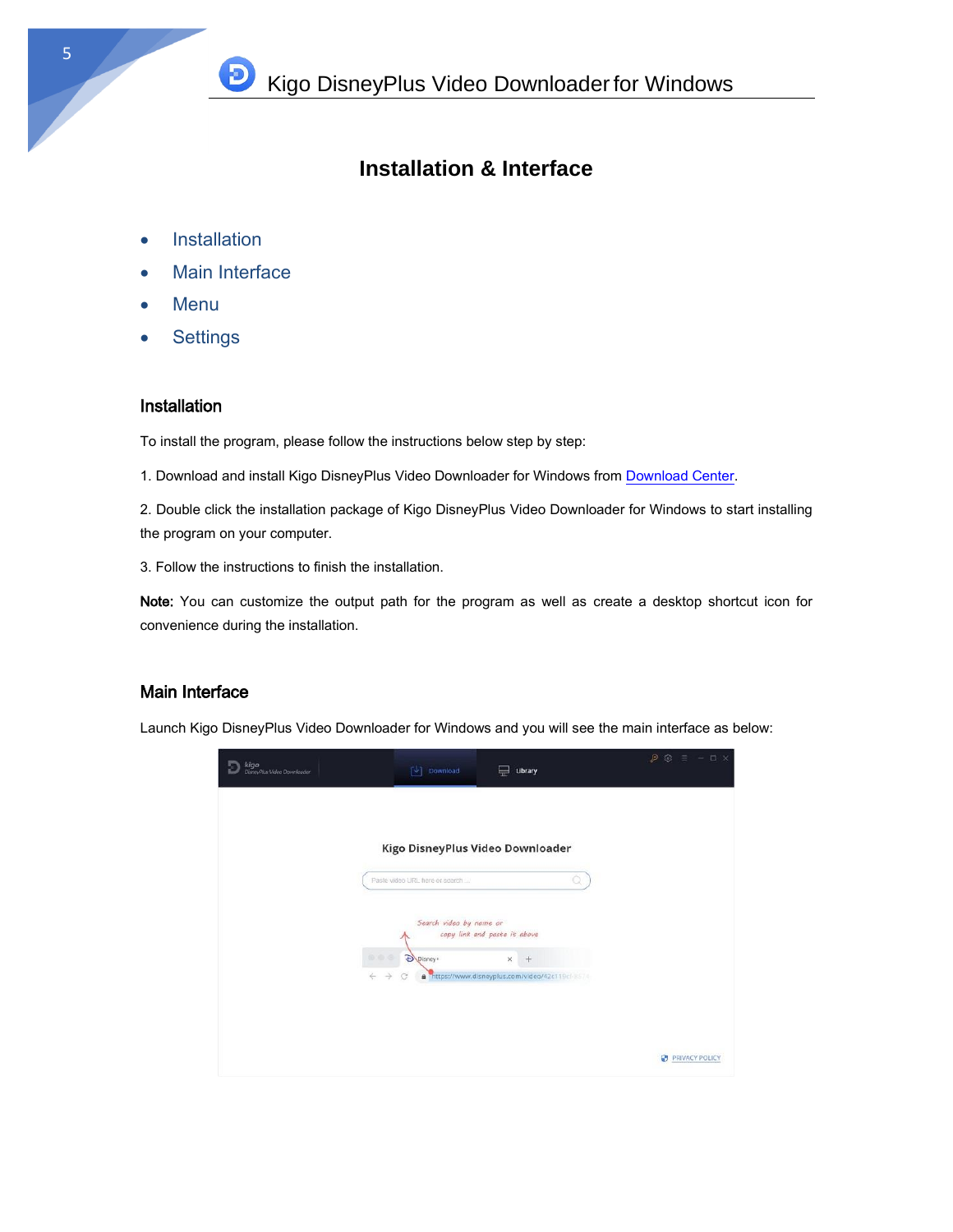

### Menu

Click the "Menu"  $\blacksquare$  button on the upper-right corner, and you will see a dialogue as below:



## **Settings**

Click the "Settings" button on the upper right, and you will see a pop-up window as below, where you can customize the output quality (High, Medium, Low), output path, audio and subtitles language, etc:

| <b>kigo</b><br>DisheyPlus Video Dawnloader | $ \n\Downarrow $ Download<br>Library                                              |                      | 163<br>$ \Box$ $\times$ |
|--------------------------------------------|-----------------------------------------------------------------------------------|----------------------|-------------------------|
| Settings                                   |                                                                                   | $\times$             |                         |
|                                            | Download Settings<br>Account Settings<br>Advanced                                 |                      |                         |
|                                            | MP4<br>Video Format:                                                              |                      |                         |
|                                            | Video Quality:<br>High                                                            |                      |                         |
|                                            | Audio Language:<br>$^{\circ}$<br>English<br>÷                                     |                      |                         |
|                                            | Save AD (Audio Description) if avaliable<br>Save 5.1 surround audio track, if any |                      |                         |
|                                            | Subtitle Language:<br>$^{\circ}$<br>English<br>$\sim$                             |                      |                         |
|                                            | Save Subtitle as:<br>Internal subtities<br>$\sim$                                 |                      |                         |
|                                            | Output Folder:<br>C:\Users\wlfmj\Documents\Kigo DisneyPlus Vi-<br>                |                      |                         |
|                                            | Put the computer to sleep after finishing the download queue                      |                      |                         |
|                                            |                                                                                   | $\ddot{\mathcal{Q}}$ |                         |
|                                            |                                                                                   |                      | G.<br>PRIVACY POLICY    |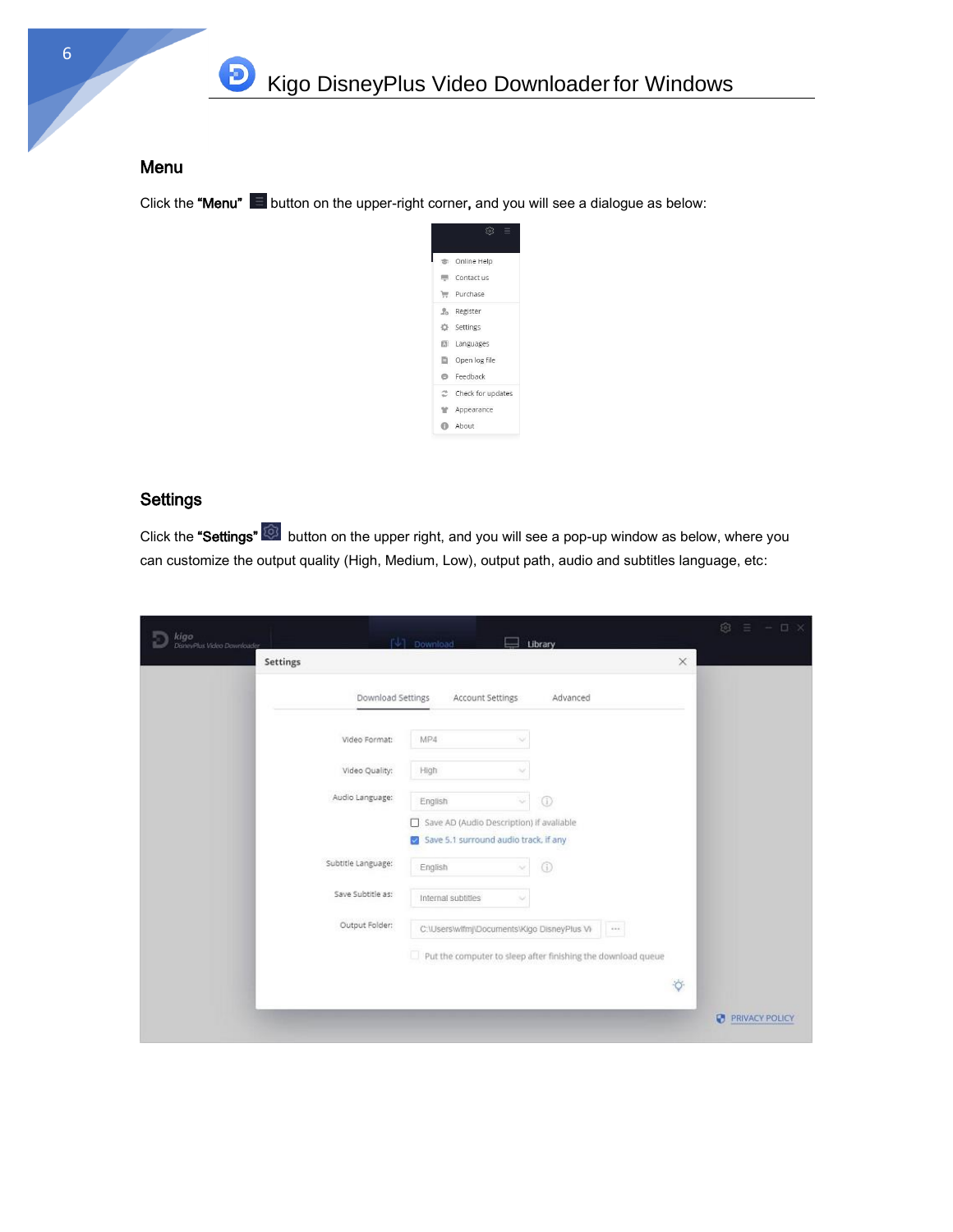**D** Kigo DisneyPlus Video Downloader for Windows

## **Tutorials**

- Log into Disney+ Account
- Customize Download Settings
- Search for Videos
- Select Audio Track and Subtitle
- Start Downloading Videos
- Check Download History

## Log into Disney+ Account

Run Kigo DisneyPlus Video Downloader on Windows PC and log in to your Disney+ account.

Note: Please try to enter any word or video's name in the search box, then there will be a pop-up window prompting you to log in Disney+ account.

## Customize Download Settings

Click the Setting icon on the upper right corner to customize the output quality (High, Medium, Low), output path, audio and subtitles language, etc.

| kigo<br>DisneyPlus Video Downloader |                    | $ \psi $ Download                                                                 |    | Library        |          |          | $\circledcirc$ $\equiv$ $ \Box$ $\times$ |
|-------------------------------------|--------------------|-----------------------------------------------------------------------------------|----|----------------|----------|----------|------------------------------------------|
| Settings                            |                    |                                                                                   |    |                |          | $\times$ |                                          |
|                                     | Download Settings  | Account Settings                                                                  |    | Advanced       |          |          |                                          |
|                                     | Video Format:      | MP4                                                                               |    |                |          |          |                                          |
|                                     | Video Quality:     | High                                                                              |    |                |          |          |                                          |
|                                     | Audio Language:    | English                                                                           | v. | $\circledcirc$ |          |          |                                          |
|                                     |                    | Save AD (Audio Description) if avaliable<br>Save 5.1 surround audio track, if any |    |                |          |          |                                          |
|                                     | Subtitle Language: | English                                                                           | v  | $\odot$        |          |          |                                          |
|                                     | Save Subtitle as:  | Internal subtitles                                                                |    |                |          |          |                                          |
|                                     | Output Folder:     | C:\Users\wlfmj\Documents\Kigo DisneyPlus Vi                                       |    |                | $\cdots$ |          |                                          |
|                                     |                    | Put the computer to sleep after finishing the download queue                      |    |                |          |          |                                          |
|                                     |                    |                                                                                   |    |                |          | Ö.       |                                          |
|                                     |                    |                                                                                   |    |                |          |          | PRIVACY POLICY                           |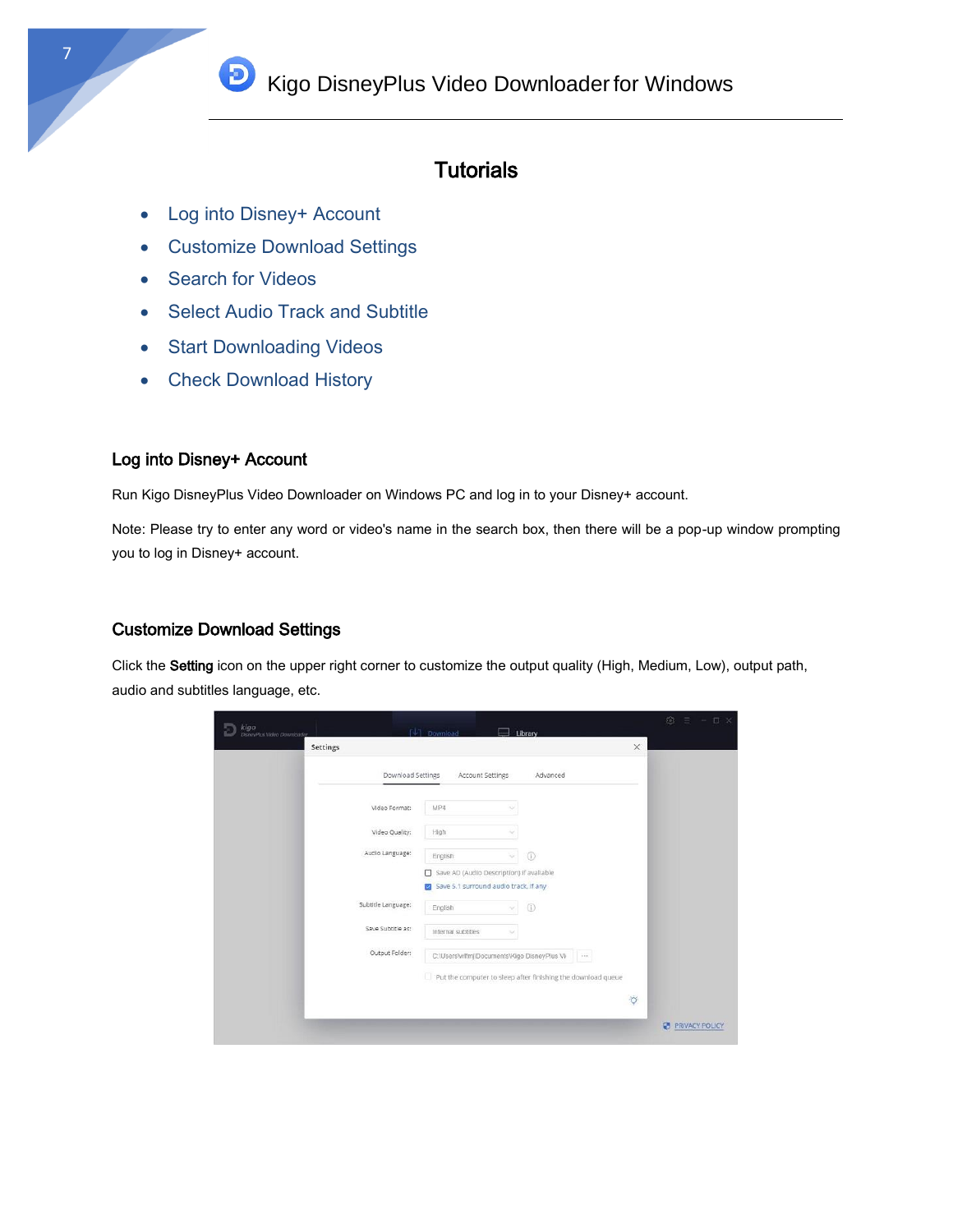### Search for Videos

Đ

Please enter the name of movies & TV shows or copy and paste the link of videos from Disney+ to the program, and then click the little magnifier icon, followed that the program will list the video or all of the related videos.



## Start Downloading Video

After completing the above steps, now the final step is clicking the download icon to start downloading the video to the output folder you've chosen in the previous step.

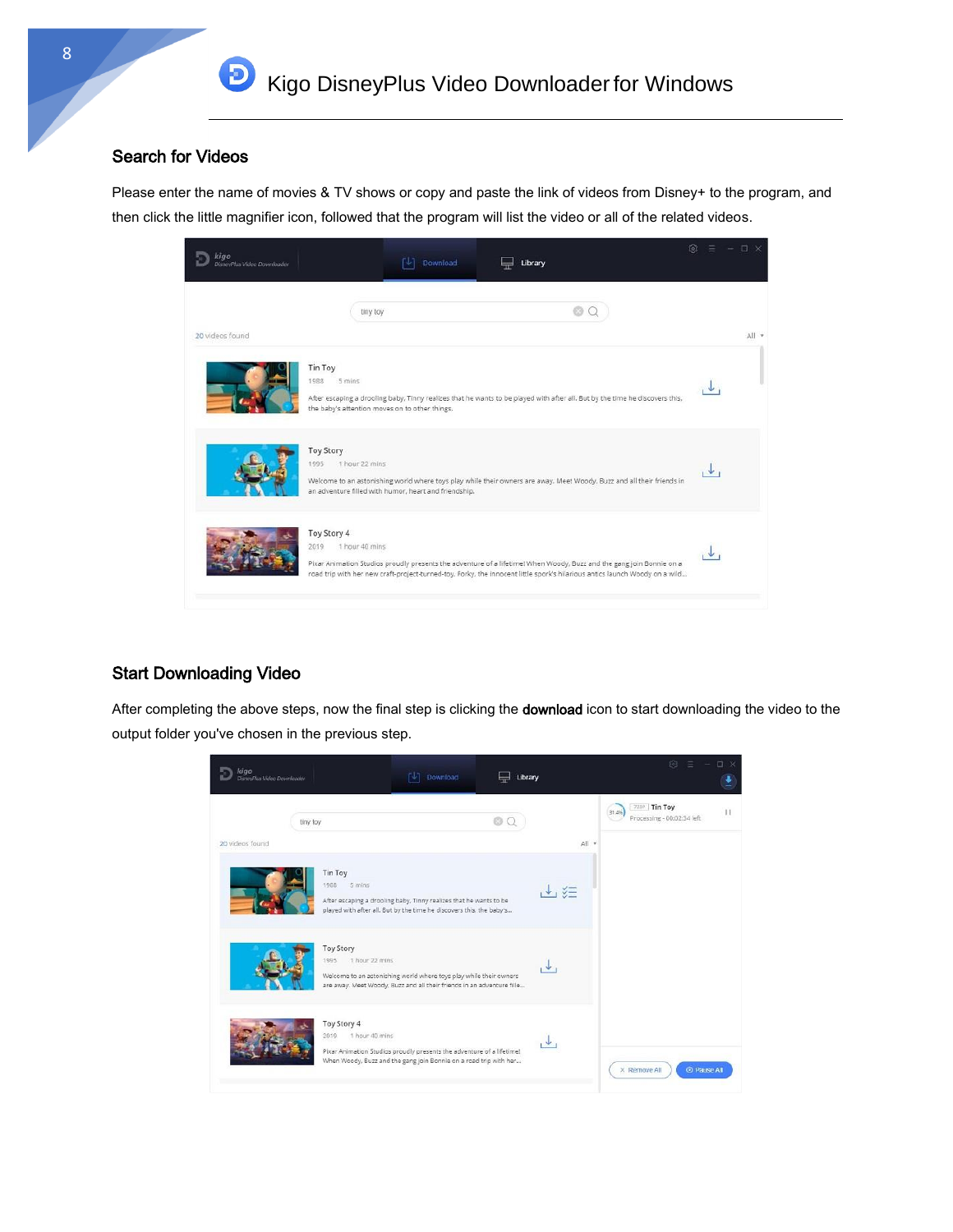## Check Download History

After downloading, you can click on Library to find the well-downloaded Disney+ videos on local drive.